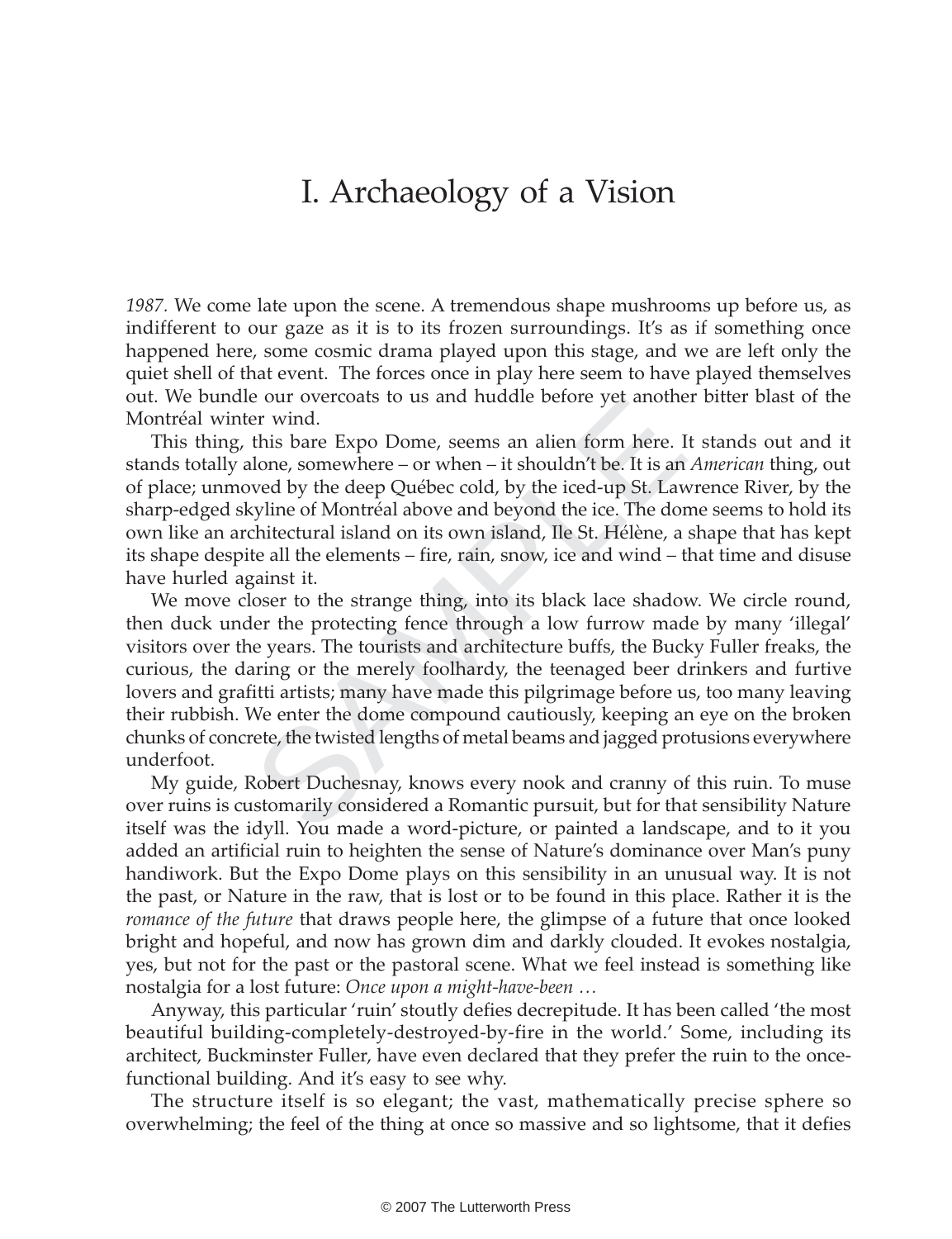being taken in at a single glance. Literary critic Hugh Kenner once noted that it looks much smaller from the outside, since on a sphere (or two-thirds sphere, in this case) the external dimensions retreat from the eye. We're not used to looking at buildings like this; it is outside our usual 'frameworks.' Inside, it is clearly huge – very clearly, since almost nothing stands between you and the enormous 20-storey vault overhead.

For only this much of his achievement was Fuller grudgingly honored by the American Institute of Architects, that he enclosed more space with less stuff than anybody else in human history. Although he eventually built even larger structures, the Expo Dome still dwarfs the Pantheon, St. Peter's, the Taj Mahal, the Hagia Sofia, and all history's other famous domes. Today it simply stands there – vast, purposeless, and yet somehow its own justification. Filmmakers have repeatedly been drawn to it: Robert Altman shot his frigidly futurist Quintet under it in 1978; it appears in passing in Stuart Cooper's moody, mechanically symmetrical thriller, The Disappearance. The films glance toward the image, but say not a word about it.

be, but say not a word about it.<br>
which inherited the Dome after Expo '67, has never it. Slow-growing pressure at last prompted some e early 1990s. In 1995, the Centennial of Fuller's birt<br>
e early 1990s. In 1995, the Cent 2005. Montréal, which inherited the Dome after Expo '67, has never quite figured out what to do with it. Slow-growing pressure at last prompted some clean-up and refurbishing in the early 1990s. In 1995, the Centennial of Fuller's birth, the Dome was grandly rechristened 'Biosphere' and turned into an environmental education center. It contains a facility for monitoring water-quality in the St. Lawrence River, standing lonely sentinel-duty for science while commerce and industry continue to poison the Seaway. Despite Montréal's lack of interest, the Dome has, over the years, become something of a symbol for the city. For many of us, I suspect, it also serves as a kind of symbol for the 1960s, a lost era of hope which seemed to peak in 1967 when the Mohawk high-steel workers were erecting the Expo Dome – *without scaffolding*, believe it or not – and the Summer of Love was about to get off the ground in San Francisco. The romance of the future still had power then. People were actually getting ready to walk on the moon. Optimism and energy coupled with science and engineering seemed as if they might very well guarantee a limitless horizon for human 'progress.'

All that is gone now, of course.<sup>3</sup> But if we are to understand this strange webwork, this time capsule to futures past, we must take account of the way in which it came to be: first, spun in Fuller's own mind; then built as the United States Pavillion for the 1967 Expo; later destroyed through negligence and misadventure; and finally, left standing ever since as a kind of open enigma, a challenge to the imaginations of all who happen upon it.

#### Yankee Ingenuity

R. Buckminster Fuller (1895-1983) has been characterized as a mathematician, architect, inventor, philosopher, and even a prophet. He has also been caricatured as a wide-eyed technocrat with big plans for the industrialization of practically everything. Toward the end of his life, a listing of his various honorary degrees made his the longest entry in Who's Who. All of these classifications notwithstanding, Fuller tended to refer to himself as a "comprehensive anticipatory designer,"4 which was his own way of summing up five decades of unparalleled Yankee ingenuity. 5

It is also fair to understand 'Bucky' Fuller, as he liked to be called, as a poet or an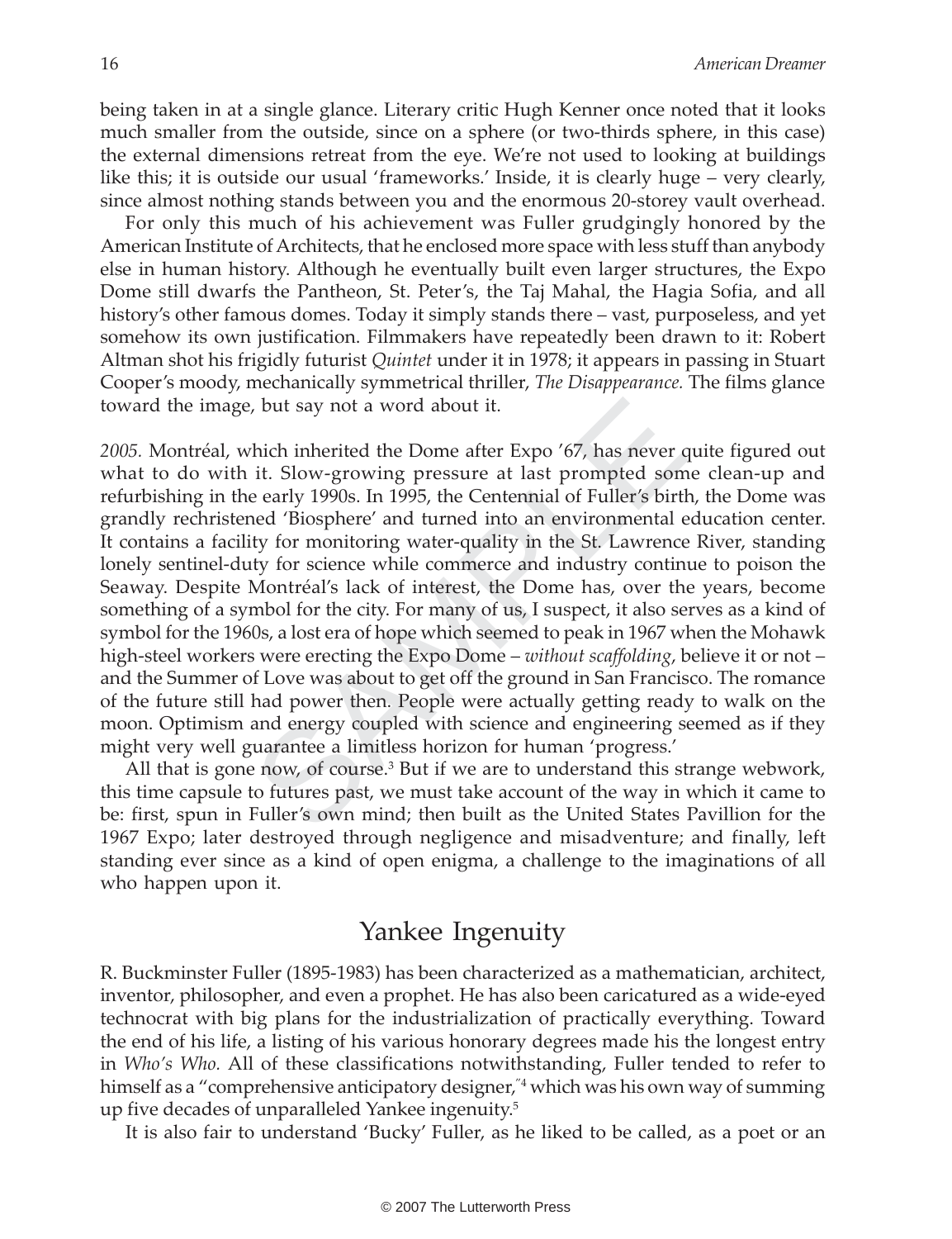artist – that is, a maker of images.<sup>6</sup> And he was a poet not mainly for the volleys of verse he took to publishing in his later years, each line a "mental mouthful" as he put it, but rather because the great part of his life's work was to propose what may well be the grandest pattern metaphor of our time: Nature's coordinate system, a triangulated matrix which has turned out to be an astonishingly accurate model for natural structures – like the posthumously-named 'Buckminsterfullerene'  $(C_{60})$ , Science magazine's 1991 "Molecule of the Year."7

orms which still saddle most conventional architect<br>es well beyond architecture altogether, into the very<br>shiftings of the cosmos at large. So it helps to consid<br>as some abstract mathematical formalism, but as an<br>of the cr Fuller called his geometry "synergetics," or the "geometry of thinking." Its basic approach is "the exploratory strategy of starting with the whole …" From such thinking about housing in an integral way, for example, he came up with the startling innovations for which he is justly famous – geodesic domes and the 'Dymaxion Dwelling Machine' most notable among them. Fuller's geometry is founded upon triangles and tetrahedra – as is all the carbon chemistry of organic life – and leaves behind the square, cubical and gridiron forms which still saddle most conventional architecture. Indeed, Fuller's synergetics goes well beyond architecture altogether, into the very structure of matter and the shape-shiftings of the cosmos at large. So it helps to consider his "geometry of thinking" not as some abstract mathematical formalism, but as an artistic exploration, an adventure of the creative imagination. No one ever took Einstein's relativity more to heart than Fuller; everything is constitutively related to everything else. Bucky Fuller's achievement was to articulate these very basic relationships of matter and energy in meticulous detail, and to find practical applications everywhere, most of which are still well ahead of their time. His innovations span so many fields of science and engineering so adroitly that Marshall McLuhan may not have been too far off the mark in dubbing Fuller "the Leonardo da Vinci of our time."<sup>8</sup>

Over the course of 1995, those who knew him or were touched by him in life celebrated the Centennial of Bucky's birth. Since then, the nostalgic Goodman/Simon American Masters PBS production Thinking Out Loud has offered rare and touching glimpses of both the public and private man from half a century of documentary footage, and J. Baldwin has commenced in his Bucky Works a long overdue reexamination of the continuing utility of Fuller's many technical innovations for coming to grips with present-day ecological and economic dilemmas. But lacking the magic of Bucky's personality, his legend has otherwise quickly faded from the media spotlight. Architecture critic Allan Temko is probably right to call the Expo Dome the apogee of Fuller's career; in 1967, Bucky was incontestably the most famous structural designer in the world. An entire generation has since come of age who have never felt for themselves the magnetic influence of Buckminster Fuller, or tested the strength his ideas against their own experience.

The best chance for newcomers to 'meet' Bucky has probably been provided by D. W. Jacob's remarkably comprehensive one-man play, "R. Buckminster Fuller: The History (and Mystery) of the Universe," performed memorably by Ron Campbell first at the San Diego Repertory Theater in the Spring of 2000, and then to multiple return engagements in San Francisco and elsewhere ever since. Next best would have to be the very extensive traveling museum exhibit, Your Private Sky, mounted by the Zürich Museum für Gestaltung which toured Europe in 2000 and Asia in 2001. The vast photographic tome compiled from this exhibition by Joachim Krause and Claude Lichtenstein delves deeply back into the Fuller archives to bring to light many previously unremarked aspects of Fuller's early formative years.<sup>9</sup>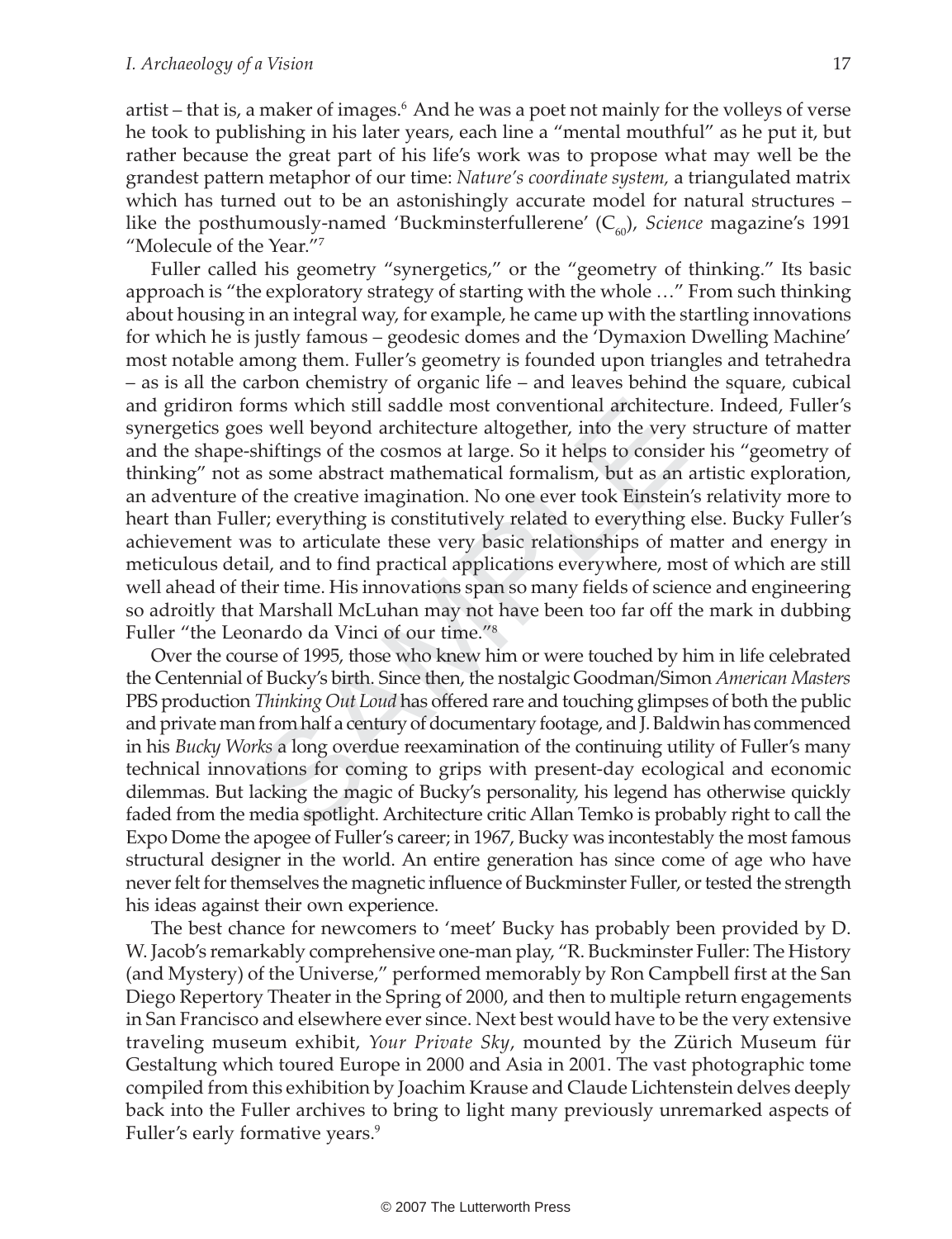Of course the past decade has divulged a rich harvest of fresh and sometimes astonishing discoveries associated with Carbon 60 and its molecular family, the 'fullerenes.' In April 1996, for instance, marine geochemists Luann Becker and Jeffrey Bada detailed in Science their findings that naturally occurring 'Buckyballs' – hollow soccer-balls of soot, each made of 60 or 70 carbon atoms – were created by a meteor the size of Mt. Everest crashing into the Ontario region nearly two billion years ago, and appear to contain gases from a distant star that expired long before our own sun even ignited – making these the oldest complex molecules so far found on Earth.<sup>10</sup> Fuller would have been delighted by such findings. There are no native sources of carbon on planet Earth, yet all organic lifeforms are carbon-based. Where did it (and eventually all of us) come from? We are all made of star-stuff, Bucky used to say; in light of today's evidence, he might have added that the death of such stars (particularly in their red giant phase, when main sequence stars like our Sun become prolific producers of carbon) may well have helped kick-start the carbon chemistry of life on this planet. But such new findings reflect only the most indirect credit on their namesake.

elped kick-start the carbon chemistry of life on this<br>ect only the most indirect credit on their namesake.<br>asure of a man? His ideas and accomplishments? Of co<br>ce? Yes, all of these. But above all, and in a sense *benea*<br>– What is the measure of a man? His ideas and accomplishments? Of course. His friends, followers, influence? Yes, all of these. But above all, and in a sense beneath all these there is something else – a character, a style of thinking, a certain spirit, a way of being. In this respect, Buckminster Fuller was a man distinguished by the depth of his determination to think for himself, to resolutely go his own way in both words and works. In 1927, at about age 33, Fuller decided to stop speaking until he could rid himself of received opinions, untested assumptions and speech patterns not his own. When he resumed speaking a year later, the results were altogether unusual. Thinking, he had decided, meant weeding out irrelevancies. Henceforward, he would speak only of matters he had found to be true in his own experience, or of things which could be tested by experiment. Not surprisingly, both his new way of speaking and the style of thought behind it were unique and, to many people, quite incomprehensible.

For Fuller, the sun does not rise or set, there is no up and no down (on our spheroidal Earth), and there are no solids or straight lines in all Universe. If you had just heard or read about such assertions, which aim to carry Einstein's postulates to their logical term, you might well come away scratching your head. But when Fuller began to show people what he was talking and thinking about by building elegant models – Try it! Hands on! See for yourself! – his approach became strikingly clear. Buckminster Fuller had hit upon an entirely novel way not only of expressing himself, but of relating to the Universe at large. Indeed, he devoted his life to finding ways for people to work with Nature's principles, rather than building, dwelling and thinking against or in spite of the patterned dynamisms of the natural world. On his deathbed Albert Einstein said he found himself facing Ernest Haeckel's famous question, which may yet turn out to be crucial for our own ecologically-stricken era: "Is the universe friendly?" In 1971, Ezra Pound called Bucky Fuller "friend of the universe," an epithet which suggests that here at least is a man whose life and work offers a resounding "Yes!" to that query.<sup>11</sup>

Fuller saw in technology the human mind at work finding ways to do "more and more with less and less," using Nature's bounty without abusing her limits. Early on, he made a distinction between 'Brain,' which he saw mainly as a mechanism for storing particular, special-case experiences and 'Mind,' which he saw as the capacity to learn, to discover the generalized principles which connect such experiences and make them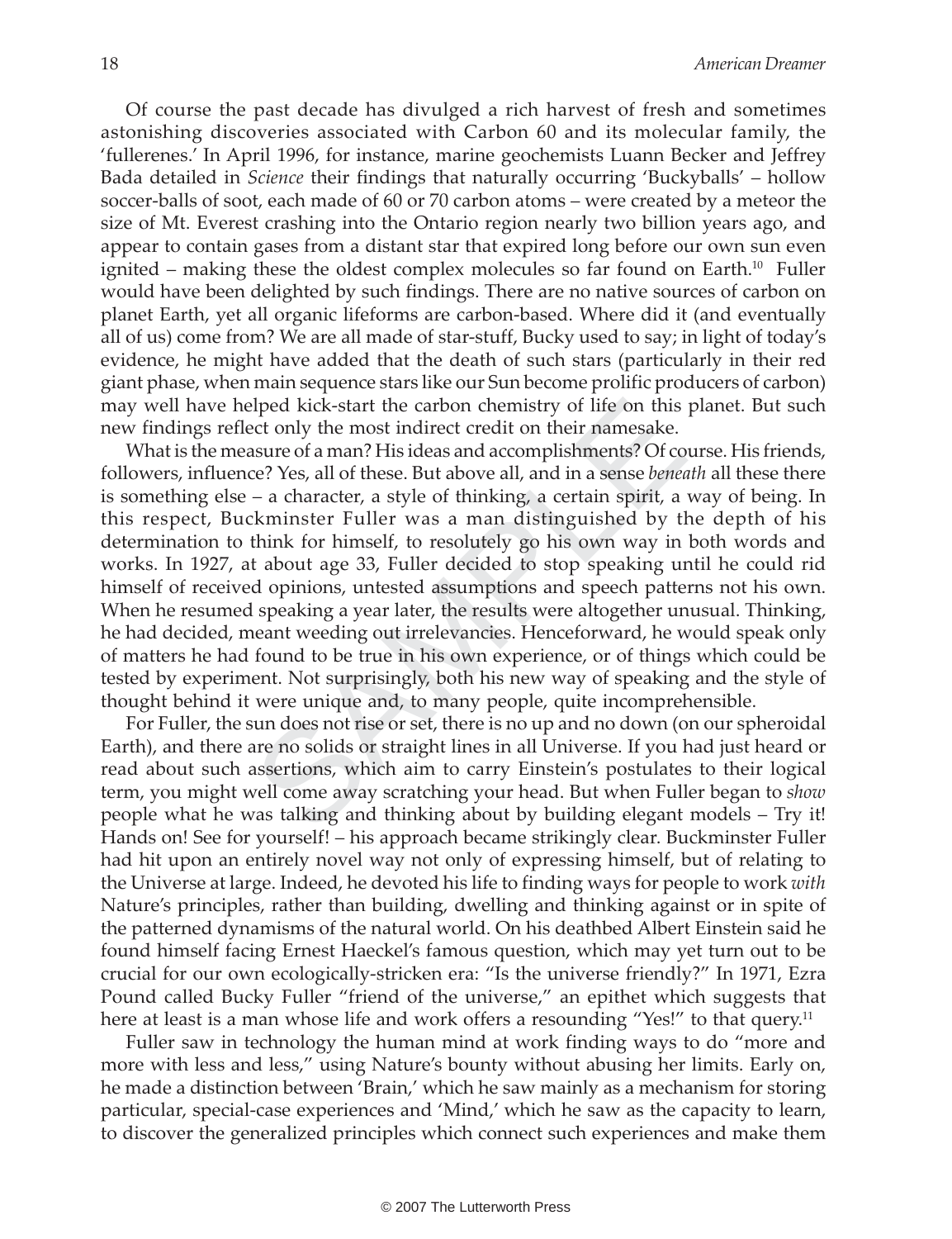meaningful. 'Brain' is physical and local; 'Mind' metaphysical and, he would insist, universal. Just so, he came to consider all of his inventions and buildings as no more than models, graphic demonstrations of what could be done by a mind in tune with Nature. And for those of us who come after Fuller, his works offer the possibility of an alternative science, a way of exploring natural and human possibilities for 'livingry,' as he called it, rather than weaponry.

With Fuller's models in their hands, Einstein's universe is intuitively and spontaneously comprehensible by children. All children are born geniuses, he used to say, until parents and schools teach them to distrust their own innate sense of the truth. And it is in those children that Fuller's hope for the future resided, perhaps because he managed to preserve in his own way of looking at things so many of those richly creative characteristics we associate with children: unflagging curiosity coupled with delight in the unknown and unexpected. The motto for his magnum opus, Synergetics, was "Dare to be naive." Not the whole picture, to be sure, but an important aspect of a man who claimed that he was not a genius, but rather only an average human being with "a terrific bundle of experiences."

### American Dreamers

s "Dare to be naive." Not the whole picture, to be suin who claimed that he was not a genius, but rath<br>with "a terrific bundle of experiences."<br>American Dreamers<br>ways of assessing Bucky Fuller's legacy. But picking<br>nce-gli There are many ways of assessing Bucky Fuller's legacy. But picking about in the charred ruins of the once-glittering American Pavilion for Expo '67, it doesn't take long to realize one is also picking one's way through some other remnants as well, torn castoffs from the very fabric of the American dream itself. To see how deeply the texture of Fuller's own vision is woven into the many-layered historical tapestry of the American dream, we must first try to sort the living strands from tangled skein of lost hopes and shredded dreams it has become, and then try to stitch those strands together in some semblance of the original pattern. Betsy Ross had it easy …

Once there really was an American dream. No, not the materialistic one with two of everything: two kids in the big house, two cars in the garage, two pets in the yard, two bank accounts, and maybe two marriages before you get it all right. The original American dream was part of the spirit of this place, this land, this Turtle Island as the Iroqouis call North America. Its homeplace was not the Great Plains or the desert Southwest or the Rocky Mountains or the California goldfields. It belonged to New England, or to be precise, to the Northeast woodlands more or less centered on today's New England. It was alive there when the white settlers first arrived from England, it was kept alive for a couple of hundred years by remarkable individuals and even more remarkable communities and utopian experiments. Its spirit was that of a bold, pragmatic, reflective, self-reliant people who found themselves in a rich land and attuned themselves to its possibilities for new sorts of human dwelling. It has perhaps never been quite so clearly articulated as by Ralph Waldo Emerson:

We have listened too long to the courtly muses of Europe. The spirit of the American freeman is already suspected to be timid, imitative, tame … What is the remedy? … If the single man plant himself indomitably on his instincts, and there abide, the huge world will come round to him. Patience, – patience; with the shades of all the good and great for company; and for solace the perspective of your own infinite life; and for work the study and communication of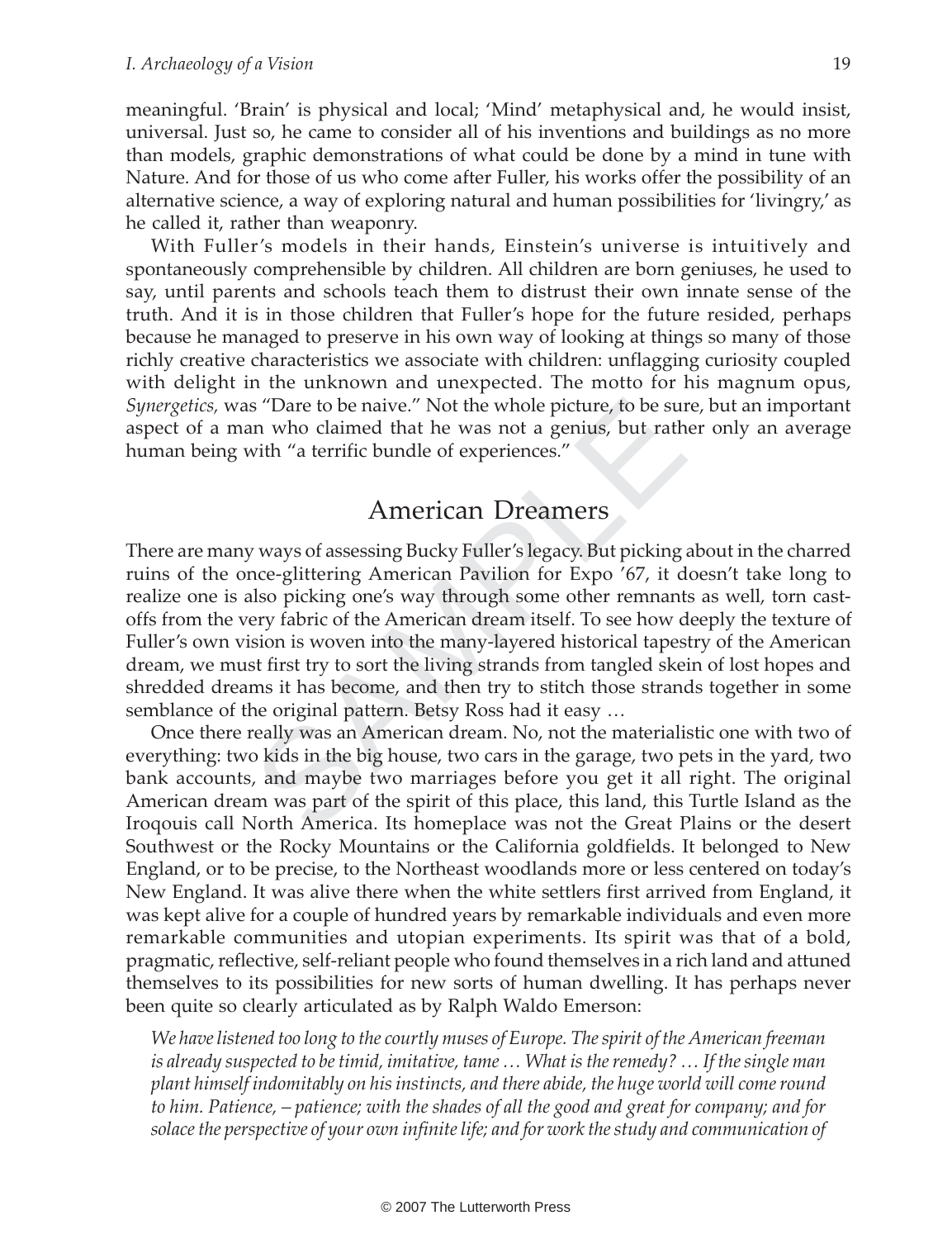principles, the making those instincts prevalent, the conversion of the world … We will walk on our own feet; we will work with our own hands; we will speak our own minds. A nation of men will for the first time exist, because each believes himself inspired by the Divine Soul which also inspires all men.<sup>13</sup>

ever dissuade him from this conviction; our immediate ever dissuade him from this conviction; our immediate (topia, or oblivion." Work against Nature's principly yourself thwarted at every turn. Work with Nature's life pit "Life alone avails, not the having lived," declared Emerson, casting off the shell of European conventions as he sought a new birth of the soul appropriate to a new land. As a thinker, it is entirely appropriate to situate Fuller within the tradition of American transcendentalism best exemplified by Emerson, who happens to have been a close friend of Fuller's famous great-aunt, Margaret Fuller. He himself referred to her glittering nineteenth-century circle of New England literati as "the small coterie of thinkers who formed the original nucleus of an American culture."14 With all the optimism of his transcendentalist predecessors, Bucky would steadfastly maintain that humans were meant to be a success on this planet – and all the apparent evidence in the world to the contrary would never dissuade him from this conviction; our immediate prospects, in his phrase, were "utopia, or oblivion." Work against Nature's principles, he would say, and you will find yourself thwarted at every turn. Work with Nature's principles, and the Universe itself pitches in to help. There is at work in every human endeavor a larger mind, something like the very soul of Nature. Harking back to this ancient tradition of the living Universe or anima mundi, Emerson spoke of the 'Over-Soul,' and Fuller of the intellectual integrity of Universe. The following passage is vintage Emerson, but presages Fuller in both spirit and substance:

Beauty rests on necessities. The line of beauty is the result of perfect economy. The cell of the bee is built at that angle which gives the most strength with the least wax; the bone or quill of the bird gives the most alar strength. 'It is the purgation of superfluities,' said Michel Angelo. There is not a particle to spare in natural structures.<sup>15</sup>

Like Emerson, Fuller chose to rely primarily on his own experiences in order to discover the intimate secrets and principles by which the Universe cohered. He once wrote:

I did not set out to design a house that hung from a pole or to manufacture a new type of automobile, invent a new system of map projection, develop geodesic domes or Energetic Geometry. I started with the Universe – as an organization of regenerative principles frequently manifest as energy systems of which all our experiences, and possible experiences, are only local instances. I could have ended up with a pair of flying slippers.

Here the analogy with Leonardo da Vinci is just about irresistible.<sup>16</sup> Lacking (and professing to scorn) the classical book-learning that ruled the academy of his time, the West's first supremely inventive "disciple of experience" also resolved to put himself directly under the tutelage of Nature, for reasons similar to Bucky's:

Although human ingenuity makes various inventions, corresponding by various machines to the same end, it will never discover any inventions more beautiful, more appropriate or more direct than nature, because in her inventions nothing is lacking and nothing superfluous.<sup>17</sup>

As for Bucky, there seems to be something in the New England air that fosters a non-conformist individuality; it's practically an indigenous tradition. Fuller was raised in this atmosphere, in Massachusetts, and spent much time in later life on his family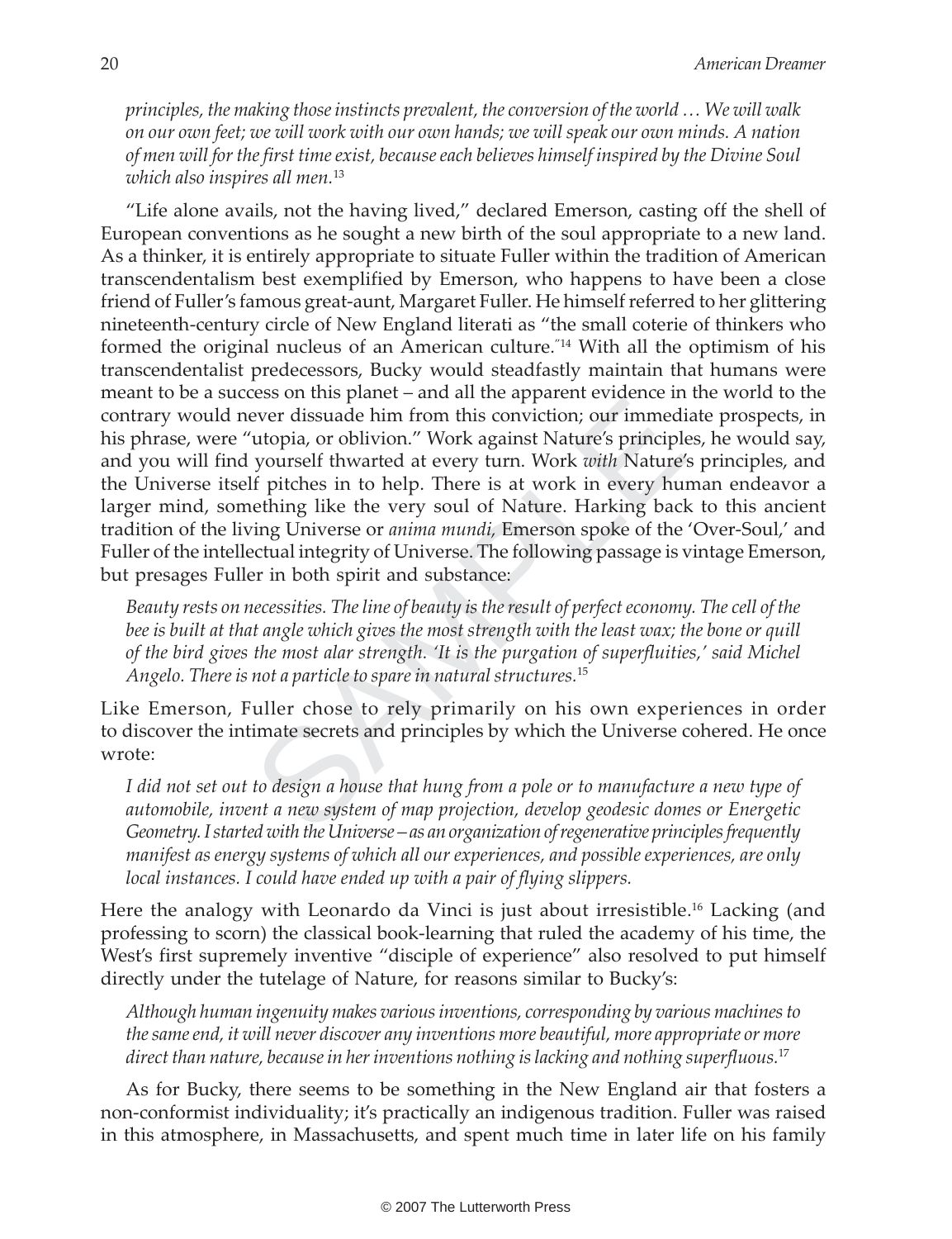estate on Bear Island, Maine. However radical his ideas, he always dressed like a straitlaced New England Protestant minister making his rounds – of 'Spaceship Earth.'<sup>18</sup> He imbibed his independent spirit early, even managing the dubious distinction of being the only person ever to be expelled from Harvard University twice. (In his last years, he held the Charles Eliot Norton Chair of Poetry at Harvard, perhaps a unique experience for a Harvard maverick.) But the complex of notions that guided his work – that nature is the best teacher, that technology moves toward a refined simplicity of life, that industry should meet basic human needs like housing, and that such pragmatic concerns are not in the least divorced from spirituality – seems to be basic to the New England temperament.

From the early seventeenth century onward, villages in New England and environs exhibited what has sometimes been called 'Yankee communism,' a spirit of corporate co-partnership carried over to this day in communal barn-raisings amongst the Pennsylvania Dutch, for example. It did not escape the eye of the ever-perspicacious Alexis de Tocqueville, who observed in 1831:

The Americans … show with complacency how an enlightened regard for themselves constantly prompts them to assist one another and inclines them willingly to sacrifice a portion of their time and property to the welfare of the state.<sup>19</sup>  $\ldots$  The free institutions which the inhabitants of the United States possess, and the political rights of which they make so much use, remind every citizen … that he lives in society. They every instant impress upon his mind the notion that it is the duty as well as the interest of men to make themselves useful to their fellow creatures.<sup>20</sup>

Dutch, for example. It did not escape the eye of the<br>ueville, who observed in 1831:<br>as ... show with complacency how an enlightened regard for the<br>not oassist one another and inclines them willingly to sacrific<br>perty to t Citing such passages, Hector Garcia writes in the present day of the urgent need for America to rediscover this sense of 'cultural complementarity': "It seems that the origin of American excellence might have been more about cooperation than competition."<sup>21</sup> Six decades earlier, Dartmouth historian and jurist Eugen Rosenstock-Huessy had seen just this: "'Co-operate' is the most striking phrase of the American vocabulary. For concrete co-operation, not for abstract philosophy, reason was given to men … [the] co-operative reasoning of the men of good will."<sup>22</sup> Unfortunately, for America as for human nature generally, this communitarian spirit seems more likely to emerge in times of disaster – in the aftermath of the 1992 Loma Prieta earthquake in San Francisco, for instance, or in the extraordinary self-sacrifice of so many New Yorkers during the 9/11 terrorist attack – than in times of ease, when squabbling and petty competition seem to be the rule. Lately, historian Andrew Delbanco of Columbia University has reinforced not only the outlines of the original American Dream – he sees it as a focus on the transcendent (God, Nation) which manifests itself in practical, community-based cooperative action – but also just how far indeed twentieth-century America had strayed from those early ideals.<sup>23</sup>

Many of the cooperative traits of such self-sufficient villages were carried to their logical term by the famed Shaker communities: 'Hands to Work, Hearts to God.' The Shakers continued and in some aspects intensified the communal early American pattern, itself really a vestigial form of the medieval European village, although elsewhere such communalism was already giving way – either to the rough-and-ready pioneer mentality, or to the cities as commercial centers. Right through the nineteenth century and into the twentieth, each Shaker village was more or less self-sufficient in normal times; yet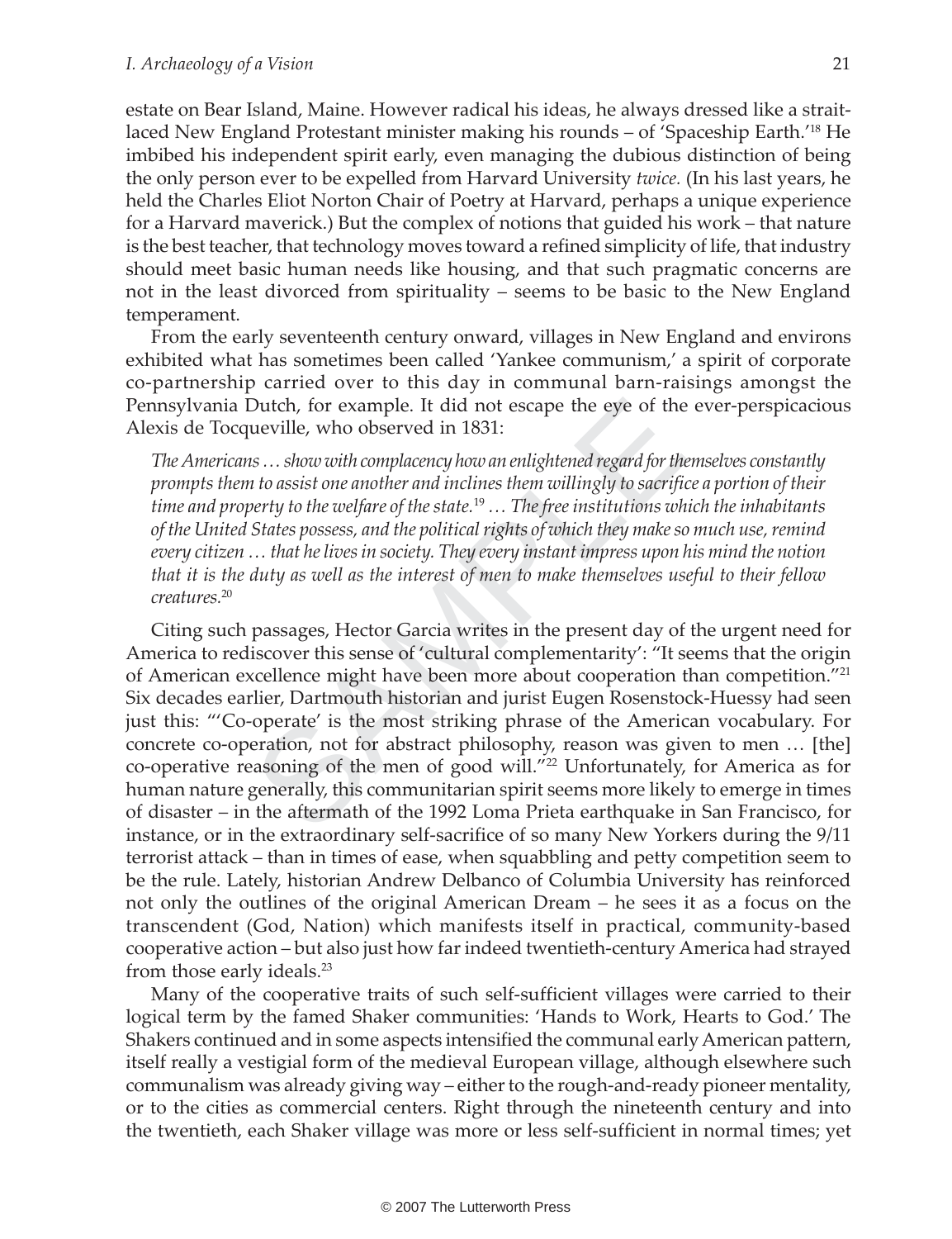all participated in a larger pattern of shared faith, institutions, and techniques.

After he and Nathaniel Hawthorne visited a Shaker Village in the Nashua River Valley during a walking tour in the Autumn of 1842, Emerson was moved to compare the 'socialist' Shaker community to a single great 'capitalist.' (Before Marx, one might make such comparisons.) He wrote:

They have fifteen hundred acres here, a tract of woodland in Ashburnham, and a sheep pasture somewhere else, enough to supply the wants of the two hundred souls in this family. They are in many ways an interesting society, but at present have an additional importance as an experiment of socialism … What improvement is made is made forever; this capitalist is old and never dies, his subsistence was long ago secured, and he has gone on now for long scores of years in adding easily compound interests to his stock. Moreover, this settlement is of great value in the heart of the country as a model-farm, in the absence of rural nobility … Here are improvements invented, or adopted from other Shaker communities, which the neighboring farmers see and copy …<sup>24</sup>

Indeed, the Shakers never shared the bias against technology of the Amish or many another early American utopian experiment. For the Shakers, the Kingdom had already come. They considered their foundress, the redoubtable Ann Lee, to have been the Second Coming. If they were to live up to their vision, they had to set about creating the conditions of Paradise right here on Earth, in their own communities. Each settlement was to be an example to the rest of the world: "No one will find a spiritual heaven," they used to say, "until they first create an earthly heaven."<sup>25</sup>

*ners see and copy* ...<sup>24</sup><br>*ners see and copy* ...<sup>24</sup><br>ars never shared the bias against technology of the<br>erican utopian experiment. For the Shakers, the King<br>idered their foundress, the redoubtable Ann Lee, t<br>If they w What would a redeemed human life look like here and now? Coming from all walks of life, they knew the unsettling effects of unbridled sexuality, and voluntarily adopted a celibate lifestyle. Yet there were always children aplenty in the Shaker villages, and fine schools for them, since the Shakers started some of the first American orphanages. Knowing from experience the evils of greed, they agreed upon communal ownership of lands and goods. Having once felt the sting of persecution, they advocated religious toleration a full century before the word 'pluralism' became fashionable. And by undertaking collectively the day-to-day chores of maintaining their communities, they hit upon some remarkably practical improvements. They were among the first to package and market seeds, herbs and spices. And they invented, among other utilities, the flat broom, the circular saw, the washing machine and the clothespin: all labor-saving devices designed to free people from onerous, repetitive tasks.

Their simple, hand-tooled furniture is now by far the most valued body of American antiques. The Shaker way of life made tangible many of the ideals – thrift, efficiency, industry, inventiveness – that helped build the young American nation. The works they left behind share a certain aesthetic not only with Danish modern furniture, but, indeed, with many of Fuller's own artifacts: absolutely no frills, a functionalist minimalism which results in a spare and simple elegance of form. There is one very big difference. Shaker artifacts were all hand-made, and therefore each unique. Indeed, some scholars say that the Shaker way of life succumbed to industrialization and mass production, which eventually cut into the market for their products. And Fuller, more than Hart Crane or any other American, not only built with industrial tools but saw himself as the epic poet of industrialization. It's a refraction we shall examine a little later.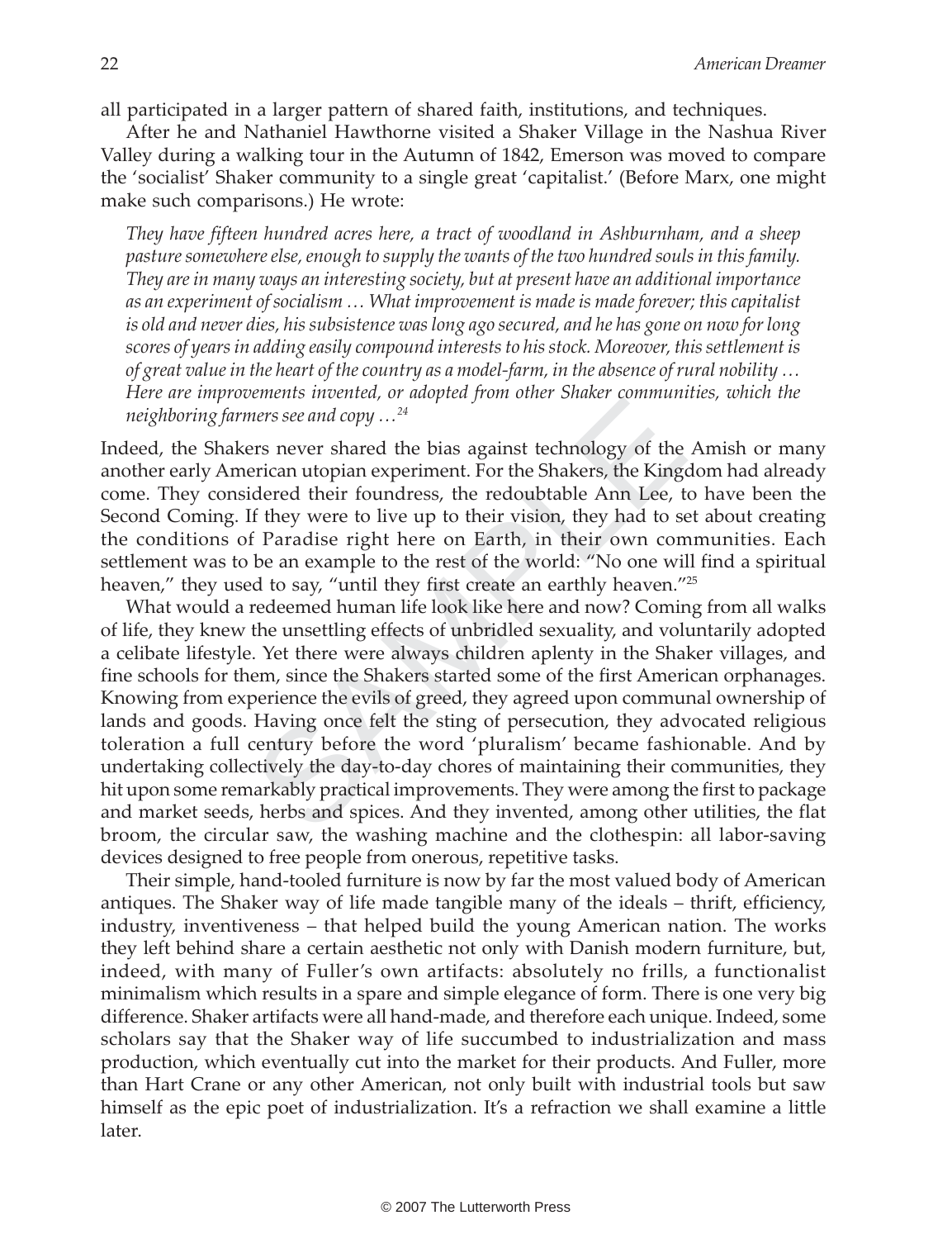Although 'artificially' re-opened for newcomers in 1999, the original Shaker Covenant was intentionally closed in the late 1980s by the last few elderly Shaker Sisters, who have since passed away. The end for this living focus of the American dream came, says scholar Leonard Mendelssohn, neither from their celibacy nor from industrialization. It came, says he, because America is no longer capable of facing up to its own ideals, let alone sustaining them.<sup>26</sup>

Yet even in their passing, the Shakers passed on something of that dream and those ideals. It's still there; you feel it whenever you visit the quiet, simple buildings and manicured park-like grounds of one of their model settlements. Here there are no ruins, only the well-preserved shell of a former life, a tidy utopian vision frozen in time and in place, perhaps awaiting a new realization. Here you see the remnants of a vision that was more or less fully realized, and that lived out its natural life-span.

The neglected, burned-out, rubble-strewn shell of Bucky Fuller's Expo Dome, on the other hand, would strike the latter-day visitor in exactly the opposite way. Here, too, was a utopian vision, but of what? Where did such a powerful idea come from, and why has it all been left to fall apart? What was intended to happen here? And what would Fuller's vision look like, had it too been lived out and fully realized? Before even trying to answer, we need to excavate the American Dream just a bit further, in order to discern the peculiar way it informs and intersects Fuller's own vision.

### The Original Vision

I, would strike the latter-day visitor in exactly the c<br>pian vision, but of what? Where did such a power!<br>all been left to fall apart? What was intended to happ<br>vision look like, had it too been lived out and fully re<br>er, The American dream has always been to some extent an immigrant's vision – of economic opportunity, of political liberation, of back-to-the-Earth rusticity, or religious millenarianism. But through this lens, we see only what the newcomers sought; the other face of privations suffered in their homelands. Yet the American dream was also what the new arrivals *found* when they arrived on these American shores. Indeed, if we permit ourselves to dig down a little deeper in our speculative archaelogy, there seems to be a very special ingredient rooted in the native soil, a unique spirituality to this bioregion, a mindscape that also belongs to this landscape, part and parcel of the distinct seasons and mountains and changeful winds, and part also of the human character these all tend to mold.

In this sense, Emerson and Thoreau in their self-reliance, as well as the Shakers in their Kingdom-already-come, were themselves only inheritors of the original American dream. The early Americans were English or European men and women who found themselves in a rich and abundant land, which they took to be a gift from God. In this attitude, they were not alone. And from this angle, it may well be a very old dream indeed, from an ancient people who never acted without taking into account the effects of their every action down to the seventh generation.

Partly because Bucky rarely took note of cultural context, it falls to us to wrestle with the implications of the fact that he built his Expo Dome on Indian land. The Northeastern Woodlands sheltered native inhabitants of two distinct language families: the Algonkian speakers were mainly nomadic hunters; their less numerous Iroquoian neighbors were both hunters and agriculturalists, living in settled communities, and visiting the St. Lawrence and Montréal areas only as distant hunting grounds.

The Shakers, as it happened, first settled in the Mohawk River valley, near present-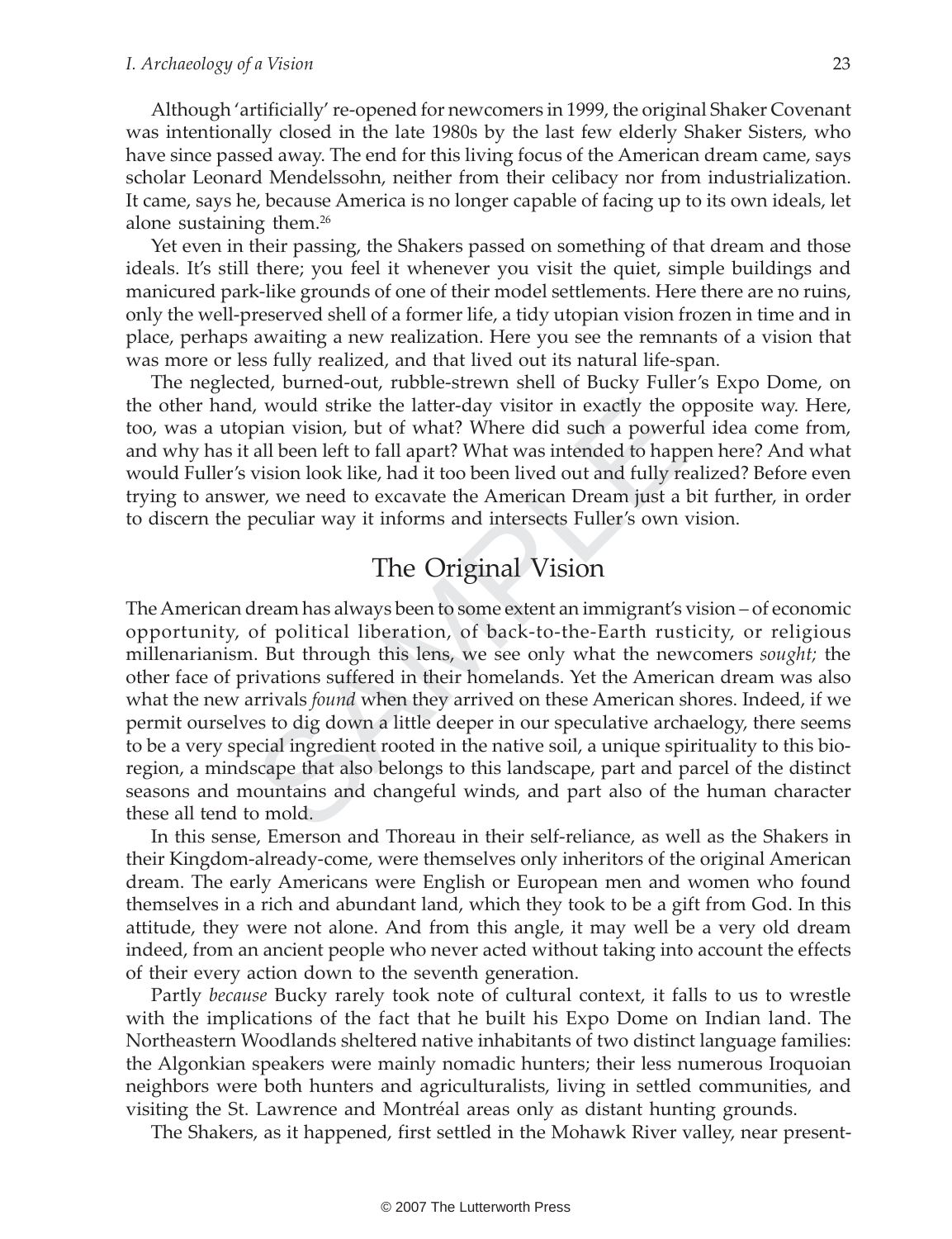

Montréal Expo Dome (© Robert Duchesnay,1986.)

day Albany, NY. Only a few *months* before the Shakers arrived, this area had been at the heart of the Mohawk Nation, Elder Brothers of the Iroqouis Confederacy. The first Shaker meeting houses even echoed the Mohawk longhouse architecturally, with its open dancing floor and separate entrances for men and for women. And when the Shakers danced there the ecstatic, shuffling 'Bruin' dances that became their namesake, they recorded that 'old Indian Spirits' sometimes spoke to them. What did the early Shakers hear in those old Indian voices?

We may only speculate, but surely they knew they were setting up their community on Mohawk lands. The Iroquois Confederacy embodied not only the first disarmament treaty ('burying the hatchet' under the white roots of the great Tree of Peace) but the first genuinely United Nations in human history (which in turn became the prototype for the division of powers in the eventual US Government). The Iroquois League would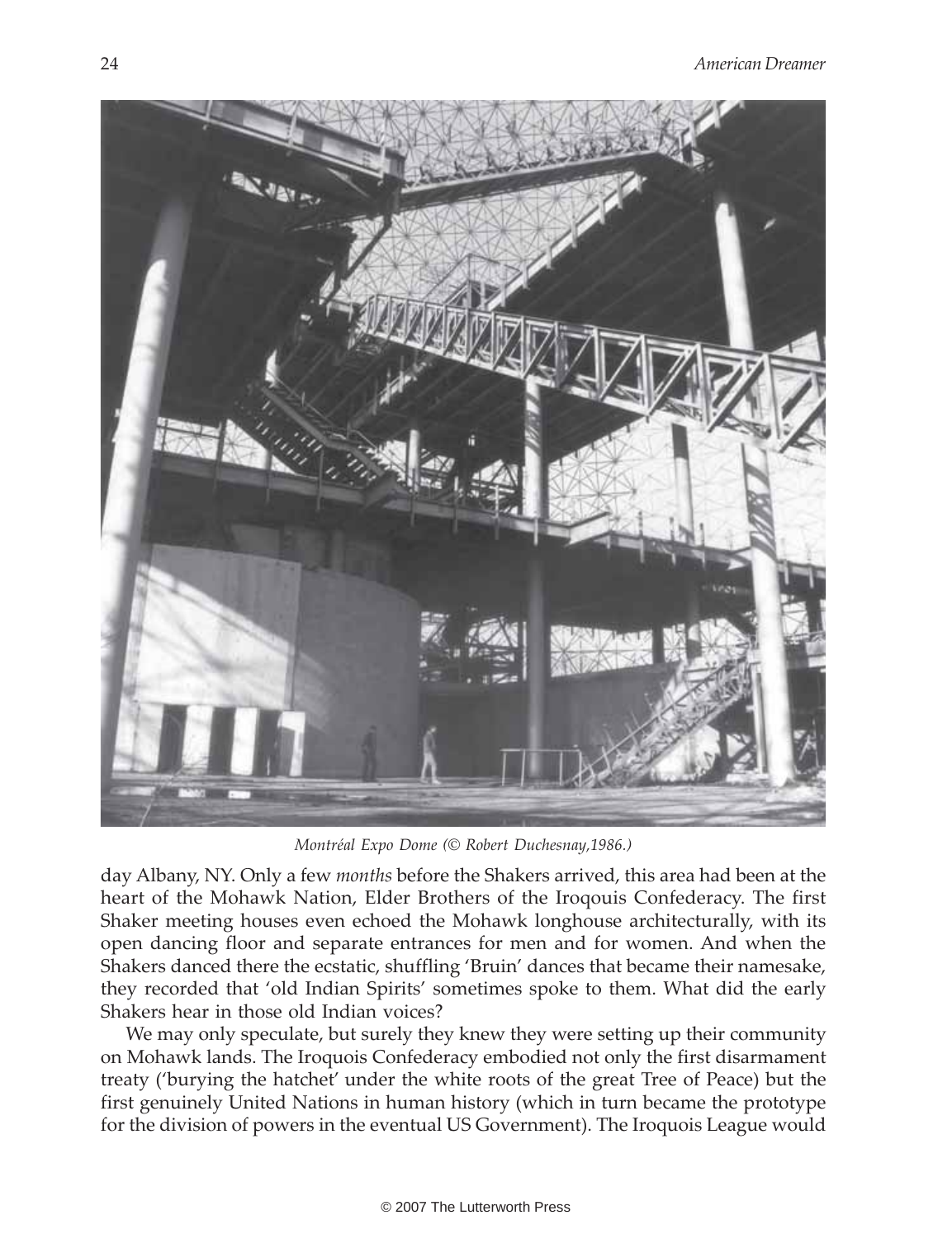have been the immigrants' first encounter with a fully functional democratic society, coming as they all did from the old and despotic monarchies of Europe. If these 'savages' can do it, Benjamin Franklin once wrote, why can't we? He, Madison and Jefferson made sure that the Iroquois Chiefs were consulted in drafting the original US Articles of Confederation, modeled on their Confederacy, and the Iroquois were the first to recognize the new American nation even after it took a more centralized, federal turn.

The Shakers would have seen what was left of the fertile farmlands and orchards the native peoples had left behind when the newly federalized Americans turned upon them. This may indeed be the saddest part of our archaeology of the American dream buried in Bucky Fuller's work. In 1779, George Washington ordered General Sullivan and his 3,000 soldiers to totally destroy the villages of the Iroquois Confederacy. It was one of the most shameful episodes in American history – from our angle, no less than an attempted murder of the native American dream – and deserves a moment of our reflection. Historian Page Smith writes:

torian Page Smith writes:<br>
mpaign was the most ruthless application of a scorched-earth<br>
mars comparison with Sherman's march to the sea or the is<br>
harrican soldiers in the Vietnam war. The Iroquois Confed<br>
dian federation Sullivan's campaign was the most ruthless application of a scorched-earth policy in American history. It bears comparison with Sherman's march to the sea or the search-and-destroy missions of American soldiers in the Vietnam war. The Iroquois Confederacy was the most advanced Indian federation in the New World. It had made a territory that embraced the central quarter of New York State into an area of flourishing farms with well-cultivated fields and orchards and sturdy houses. Indeed, I believe it could be argued that the Iroqouis had carried cooperative agriculture far beyond anything that the white settlers had achieved. In little more than a month all of this had been wiped out, the work of several generations of loving attention to the soil  $\ldots$ <sup>27</sup>

But the dream did not die. It metamorphosed, as we have seen. So what did it mean to begin with?

The interpreter of dreams may be allowed a certain latitude not permitted the historian … What we glimpse from the very beginning is a dream or, if you like, an ideal of cooperation. Even the most 'rugged' individualist cannot stand alone for long through the harsh winters of the Northeast Atlantic region. The European model had always been one of *dependence* upon a central authority: *mon*-archy, one leader, one principle. The rhetoric of the emerging American republic was a cry for *independence* from all that, autonomy. But the reality of their lives puts the rhetoric in perspective. The picture we see is one of bold individualists indeed capable of standing alone in their thinking, but inevitably drawn into natural alliances with one another: the Shakers trading with the new American polity, giving and taking selectively; Emerson standing by the younger Thoreau in the latter's civil disobedience and rejection of society's constraints and conventions. Solzhenitsyn's hermit posture was not a native New England stance; and indeed, he could hardly have maintained his absolute privacy without the aid of his neighbors. Even at the very start, when John Winthrop and the Puritans came over the Atlantic in 1630 to found the Massachusetts Bay colony, their biblical 'city upon a hill,' they saw that the pilgrims from the Mayflower voyage nearly a decade earlier had already made common cause with the indigenous inhabitants. The only native American religious holiday, still celebrated by Americans and Canadians alike, purportedly commemorates the harvest they celebrated together so long ago. The Pequods of Massachusetts were eventually exterminated by the colonists in the War of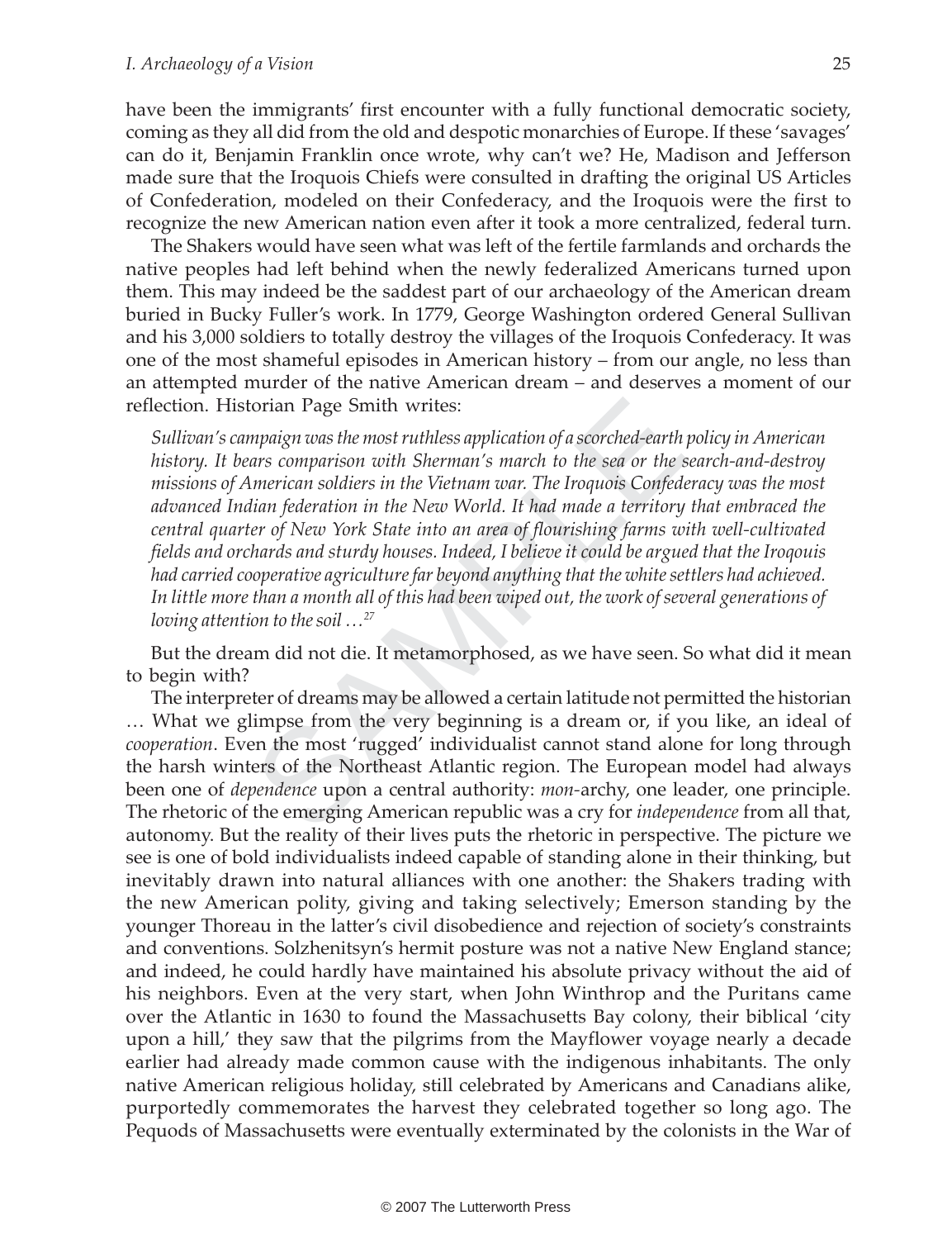1637. The neighboring Mohawks, though literally decimated to one-tenth of their original numbers, did however survive with most of their customs, tribal structures, language, and lore intact.

Our creator made all of life with nothing lacking. All we humans are required to do is waste no life and be grateful daily to all life. And so we gather all our minds into one and send our greetings and our thanksgiving to our maker, our creator.

So ends one version of the famous Thanksgiving Address of the Iroquois League, the proper ceremonial opening for any important occasion, which often takes the better part of an hour to perform.<sup>28</sup> The pilgrims didn't really 'originate' Thanksgiving at their Plymouth colony in December, 1621. They merely 'observed' in their own way the harvest festival and thanksgiving ceremony of the native inhabitants, along with the appropriate native foods – wild turkeys, pumpkins, cranberries – which enabled them to survive that first long, cold winter.

rst long, cold winter.<br>
at themes: Life – not just as a given, but as *gift*. The *a* a themes: Life – not just as a given, but as *gift*. The *a* a themes: Life – not just as a themes are weak the *a the way things are*. Mark the main themes: Life – not just as a given, but as  $gift$ . The clear mind is the thankful mind, say the Mohawk elders. And Nature – not just as raw material for 'development,' but as the way things are. Waste not, want not. Finally, interdependence – the rule of Life for people, indeed, but in reciprocity with the entire natural world. When Christians say grace, they thank God for the food. But the Indians always thanked the food, too. The traditional Thanksgiving Address scales the entire Creation – Earth, water, animals, trees, edible plants, birds, the sun, moon and stars – before addressing its final thanks to the Creator. When the Europeans departed for the 'New' World, some came by reason of faith alone, others put their faith in reason alone, but all had voluntarily cut themselves off from their roots in their own native soil. Yet once they arrived, they found a living network of vital relationships already awaiting them on 'New England' soil.

Long before this first meeting of Europeans and Native Americans, the peoples of this continent had known, and recognized, a great genius – a figure quite as remarkable in his own context as a Jesus of Nazareth, or a Gandhi, or a Martin Luther King in theirs. His own name was Deganawidah, but it is sacreligous to call him by name. He is remembered only as the Peacemaker. He was a Huron, who came unarmed to Mohawk territory (mainly encompassed by the central quarter of today's New York State). Together with his disciple Aionwahtha (Hiawatha), he began a process which eventually brought peace to five, and later six, tribes long at war with one another: Seneca, Onondaga, Cayuga, Mohawk, Oneida and, later, Tuscarora. Out of his vision, steadfast courage and remarkable political innovations, the Iroqouis Confederacy was born. Scholars and native peoples disagree as to whether this all happened in the century or two before the white settlers arrived, or several centuries earlier. But in any case, and contrary to the many Western preconceptions which Robert Vachon's extensive and intensive intercultural work convincingly debunks, the Confederacy was neither an empire nor a nation of warriors.<sup>29</sup> The Peacemaker outlined a set of *kinship* relations, a great extended family of peoples – Clan Mothers, Elder and Younger Brothers, etc., – each with different languages and customs, who nonetheless agreed to meet in peaceful council at a Central Fire, rather than imposing a single 'kingship' regime of the sort familiar to Europeans.

What the Peacemaker taught instead was KAYANEREKOWA, the Great Law of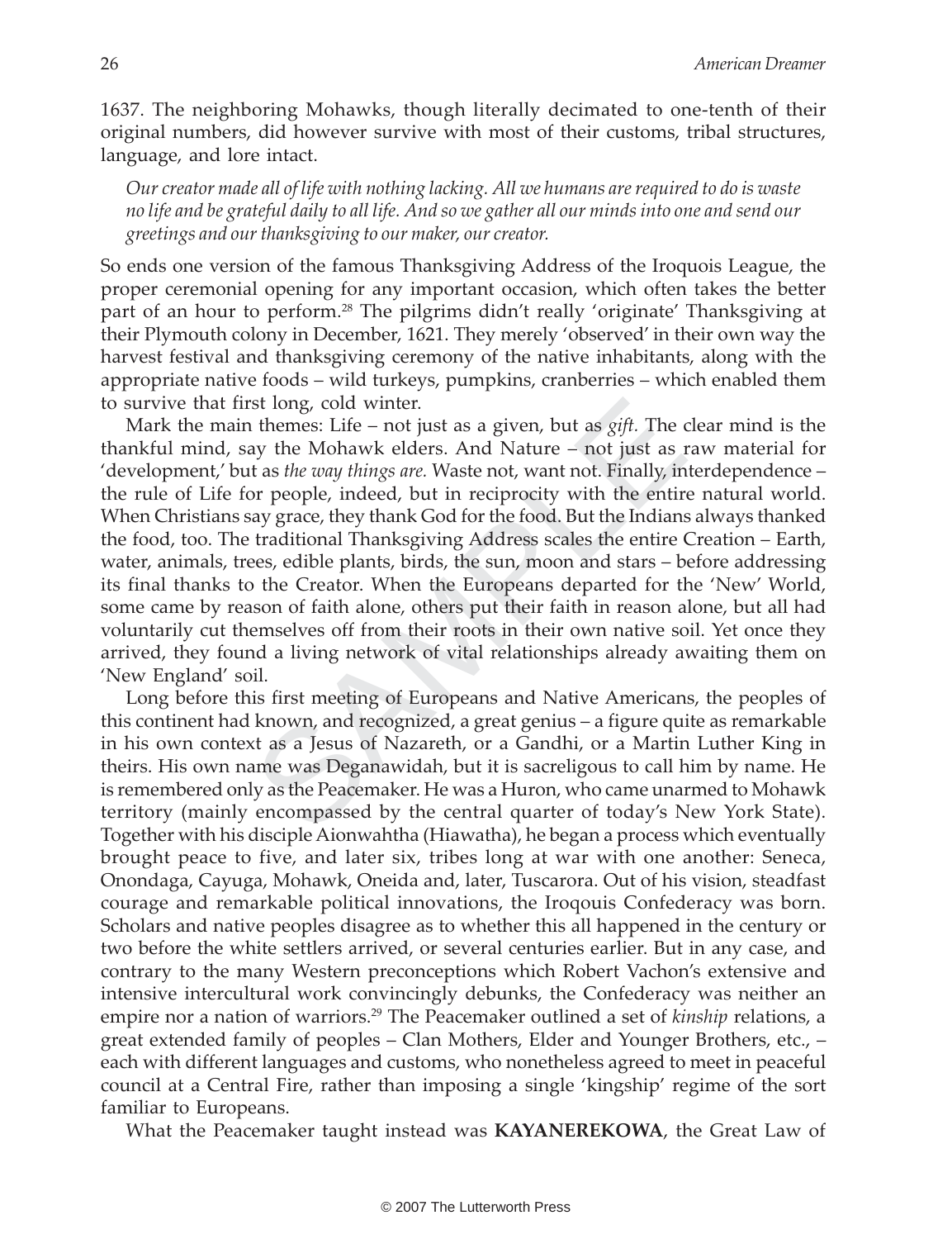Peace, and the people who lived according to his teachings came to call themselves the People of the Great Peace. They still do. Even today, in the face of all sorts of political, military, religious, and social pressures from the modern American and Canadian nationstates, the Confederacy lives on. And here, I submit, we finally touch ground. Here may well be the oldest stratum, the foundation level of the American dream we've been trying to excavate.

latantly flouted, some of them determined to rett<br>
'Land of Flint' on the Mohawk River near Albany,<br>
wement, implying a fresh start. Some kind soul has<br>
and back to them, so that such a move at last look<br>
d logistics may y During the final decade of the twentieth century, the Mohawk communities straddling the borderlands between the United States and Canada were torn apart by bitter conflicts, both internal and external. So-called Warriors supported by gambling money and cigarette smuggling were vying for power with the Band Council, supported by fat paychecks from the Canadian government. An armed stand-off with the Canadian army in 1991 went on for weeks. The traditional people, still the majority, were caught in the middle. Weary of all the fighting, and frustrated that the Iroquois Great Law of Peace has been so blatantly flouted, some of them determined to return to their ancient homeland, the 'Land of Flint' on the Mohawk River near Albany, NY. It is called the 'Clean Pot' movement, implying a fresh start. Some kind soul has deeded a parcel of their original land back to them, so that such a move at last looks feasible, although the politics and logistics may yet turn out to be a nightmare.<sup>30</sup> Iroquois people have always been a dream culture, following their dreams even if they sometimes seem to defy the logic of the daytime world. Once upon a time, you recall, they built a dome in Montréal for Bucky Fuller. And today some of the elders are dreaming of a return to their homeland and traditional ways, a visionary feat which would have to span the highest idealism with the most down-to-earth practicality. Once again, they are building without scaffolding. Maybe there will always be American dreamers, even if America at the turn of a new millennium remains oblivous to them.

## The Way Things Are

By now you may well be wondering what all this ancient history has to do with Bucky Fuller and his domes. Patience; we are nearly done digging. There is more at stake here than collective amnesia about the original American dream, or the bald fact that it was the Mohawks who actually built Bucky Fuller's Expo Dome in 1967 on Ile St. Hélène, itself once Mohawk land. At the deepest level, what is at stake is a matter of principle. Indeed, the Iroqouis Great Law calls into question the very way we conceive of 'laws' or 'principles' of Nature.

Westerners tend to think of 'law' as something man-made, a principle or set of principles discovered by the human mind and imposed upon the things of the natural world or, indeed, upon human nature itself. The Iroquois Great Law, by contrast, is a recognition of the Law already there in Nature herself, an attunement to the 'Way' things are – the original plan of the Creator. Westerners, moreover, tend to see the natural world as fundamentally flawed, or incomplete, or even sinful; it is merely raw material to be developed to human ends. The Iroquois, in concert with many traditional societies the world over, have always seen Nature as pretty good and complete just as it stands: an order, a peace and harmony to be preserved.

This, then, is the first Law, to which human life, customs and institutions ought to be attuned. It is a way of Life already 'written' into the patterned energies and dynamisms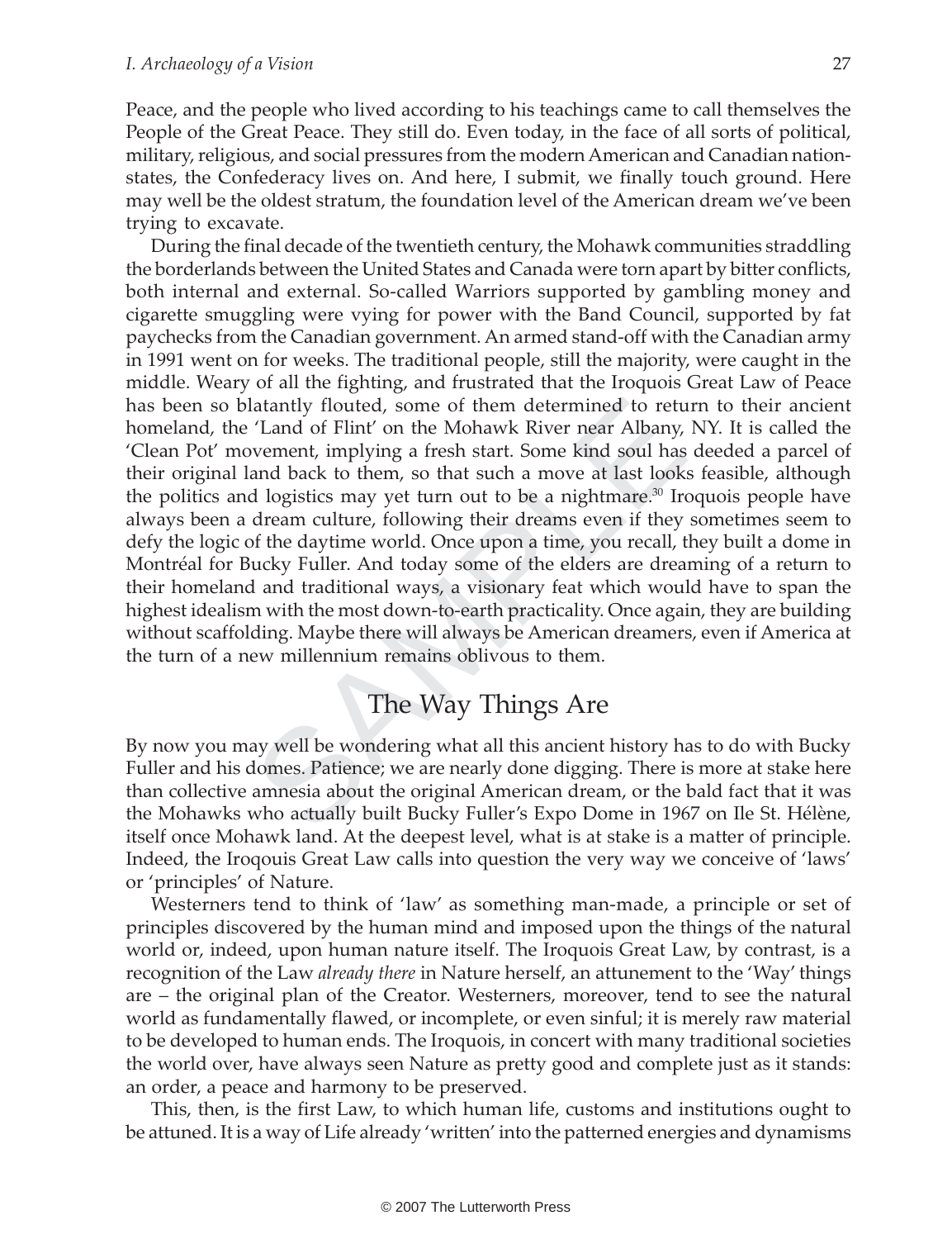#### A Tale of Two Museums

The American dream of 'cooperation' between different peoples leading to a new polity, always in tune with the reciprocating 'way of Nature,' has been articulated in many ways. Largely, the holistic vision we have discerned at its root has been displaced by monistic and dualistic models – the ideal of cooperative 'confederacy' displaced in America by compulsory federalism with its 'melting pot' ideal, and in Canada by competitive 'provincialism' with its own ideal of a cultural 'mosaic.' (Which may be why each polity is so susceptible to its contrary: bland conformity in Canada, cut-throat competition in America.) And just where might we expect to find these two visions, the mosaic and the melting pot, enshrined and architectually embodied? In the 'national' museums, of course …

petition in America.) And just where might we expected be mosaic and the melting pot, enshrined and a the 'national' museums, of course ...<br>
onian in Washington, DC: a hodge-podge of building<br>
is for different purposes. A The Smithsonian in Washington, DC: a hodge-podge of buildings designed in different epochs for different purposes. A place for everything, everything in its place. 'Civilization' resides in the artifacts from mainstream Western sources, duly preserved in the arts museums, as well as in the aerospace museum where even the 'future' is enshrined. All other cultures, even native American until very recently, have been lumped together in the 'Natural' History museum next to the stuffed animals and dinosaur skeletons. One big melting pot.

Canada's Museum of Civilization in Ottawa: one design concept, by a single architect – flowing tiers of stone set into the curving river, the flow of time as organizing principle. 'Civilization' here is the upsweep of evolution from the Grand Hall of native artifacts through the many waves of immigrants – Basque whalers, French settlers, English soldiers – all the way up to a nineteenth century Main Street. You follow the pattern by climbing the stairs, but nobody's allowed to peek into the attic where the future must be hidden. Unfinished mosaic.

Surprisingly, something else has recently surfaced, within yet beyond both images: Bill Reid's huge Black Canoe jam-packed with shape-shifting spirits from Haida Gwaii today faces the Smithsonian from the Canadian Chancery, while its white plaster cast now adorns the Museum of Civilization. The feat of bilocation is telling. Each mythic form – Bear, Wolf, Eagle, Beaver, etc. – strains to pull the boat in its own direction, yet each is pulled inescapably into the medley of other forms. Raven is at the helm and his way, 'so I have heard,' is to go through endless transformations.

Maybe it's time we North Americans found a new metaphor for ourselves: whether figured as a mosaic or a melting pot, it's beginning to look like we're all in the same boat.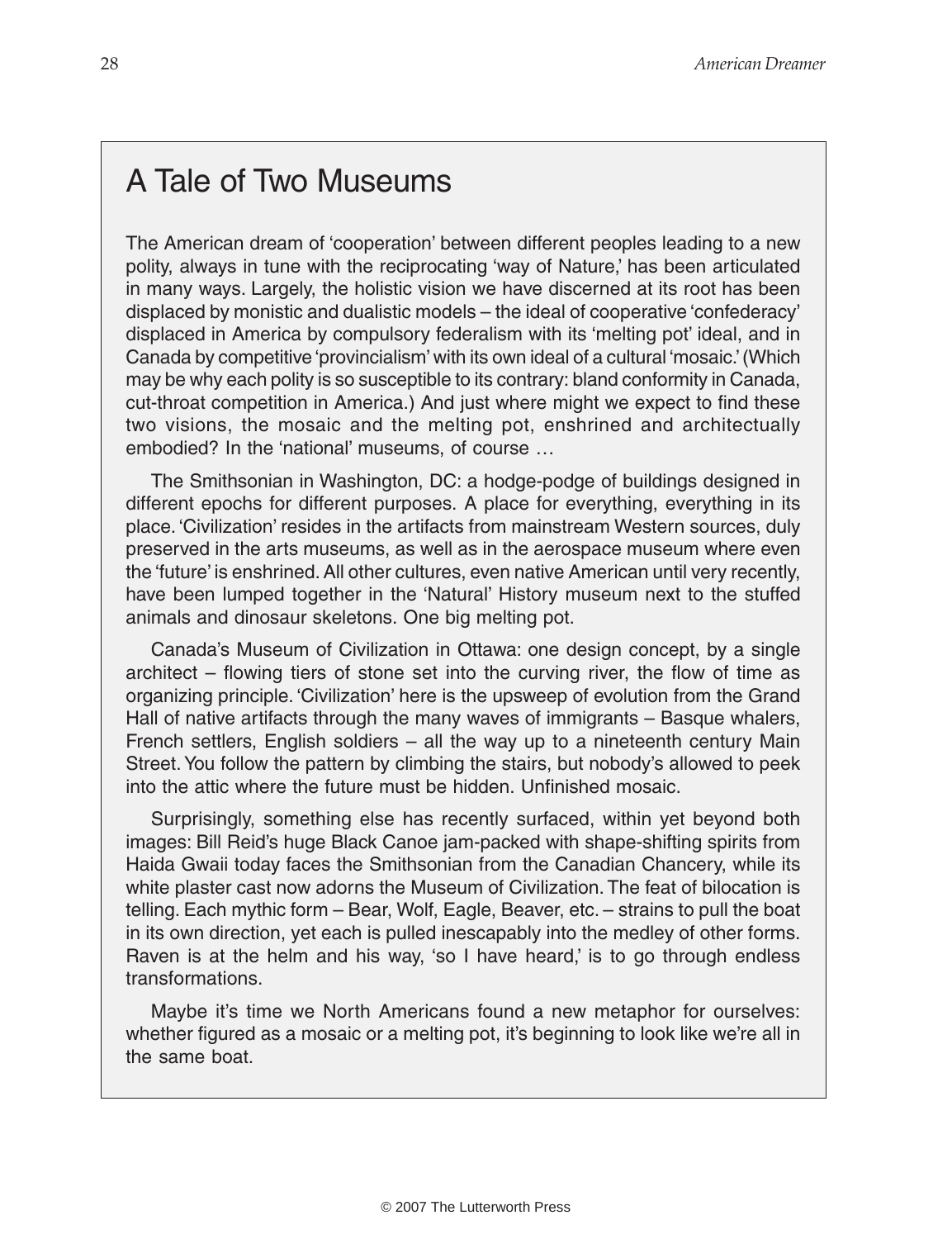of the natural world: all things 'are' always and only in intimate and constitutive relation with one another, i.e., *interdependence*. All that is needful for a fully human life has already been given. The way to realize this law in human affairs, it follows, is neither by compulsion nor competition, but by cooperation – with one another, with Nature herself, and with the spiritual power, manitou, surging through her every fiber.

The Shakers no doubt felt and lived it too, in their millennial Christian way. For them, as for most medieval and renaissance thinkers, the Book of God's Word (the Bible) and the Book of God's Works (Nature), were ultimately the same Book. "I never feel closer to God," said Eldress Gertrude Soule about a month before she died in 1988, "than when I am walking in these forests and fields and pastures." Emerson and Thoreau, too, borrowed a leaf from that Book when they spoke of communion with the very 'Soul' of Nature. In 'Worship,' a late essay from his Conduct of Life, Emerson took to task any soft-headed moralists who ignored this connection between Spirit and Nature:

The true meaning of spiritual is real; that law which executes itself, which works without means, and which cannot be conceived as not existing. I find the omnipresence and the almightiness in the reaction of every atom in Nature. I can best indicate by examples those reactions by which every part of Nature replies to the purpose of the actor, – benificently to the good, penally to the bad. Let us replace sentimentalism by realism, and dare to uncover those simple and terrible laws which, be they seen or unseen, pervade and govern. $31$ 

uning of spiritual is real; that law which executes itself, we which cannot be conceived as not existing. I find the om<br>in the reaction of every atom in Nature. I can best indicate<br>which every part of Nature replies to th And for Buckminster Fuller, the single word which sums much of this up is *synergy*. It is a Greek word, which basically means 'working together.' Now that every other business in the Western world seems to have adopted 'synergy' as its middle name – a tendency which hit a new low when Mobil Oil trade-marked its latest multi-additive gasoline concoction  $Synergy^{\otimes}$  – it may be worthwhile to glance back at the word's venerable origins. It is a theological word which retained currency in Fuller's time solely in chemistry, for the unique behaviors of compounds. Yet St. Paul had used it in his Epistles (Rom. 8:28; I Cor. 3:9) to illustrate not a static but a dynamic conception of human, divine and cosmic cooperation:

I did the planting, Apollos the watering, but God made things grow … We are fellow workers (synergoi)<sup>32</sup> with God; you are God's farm, God's building.

In his modern and scientific context, Fuller uses the word 'synergy' to describe "the behavior of whole systems unpredictable from the behavior of their parts taken separately."<sup>33</sup> He liked to claim it is the only word in English which describes this unique behavior of whole systems, always something greater than the sum of their component parts. By his time – after the mechanized slaughter of the First World War and the killer flu that followed in its wake – religion and politics no longer seemed to be viable arenas for utopian visionaries. They had pretty much yielded the field to science and technology. Fuller, very much a man of his historical moment in this respect, considered all political and religious systems parochial and atavistic. Yet he was their inheritor. He inherited above all the belief in open-ended progress – itself part of the age-old Western quest to transcend this world – in its streamlined, evolutionary twentieth-century form. Like Francis Bacon, he put his faith in the empirical methods of science. Following the utilitarians, he sought the greatest good for the greatest number